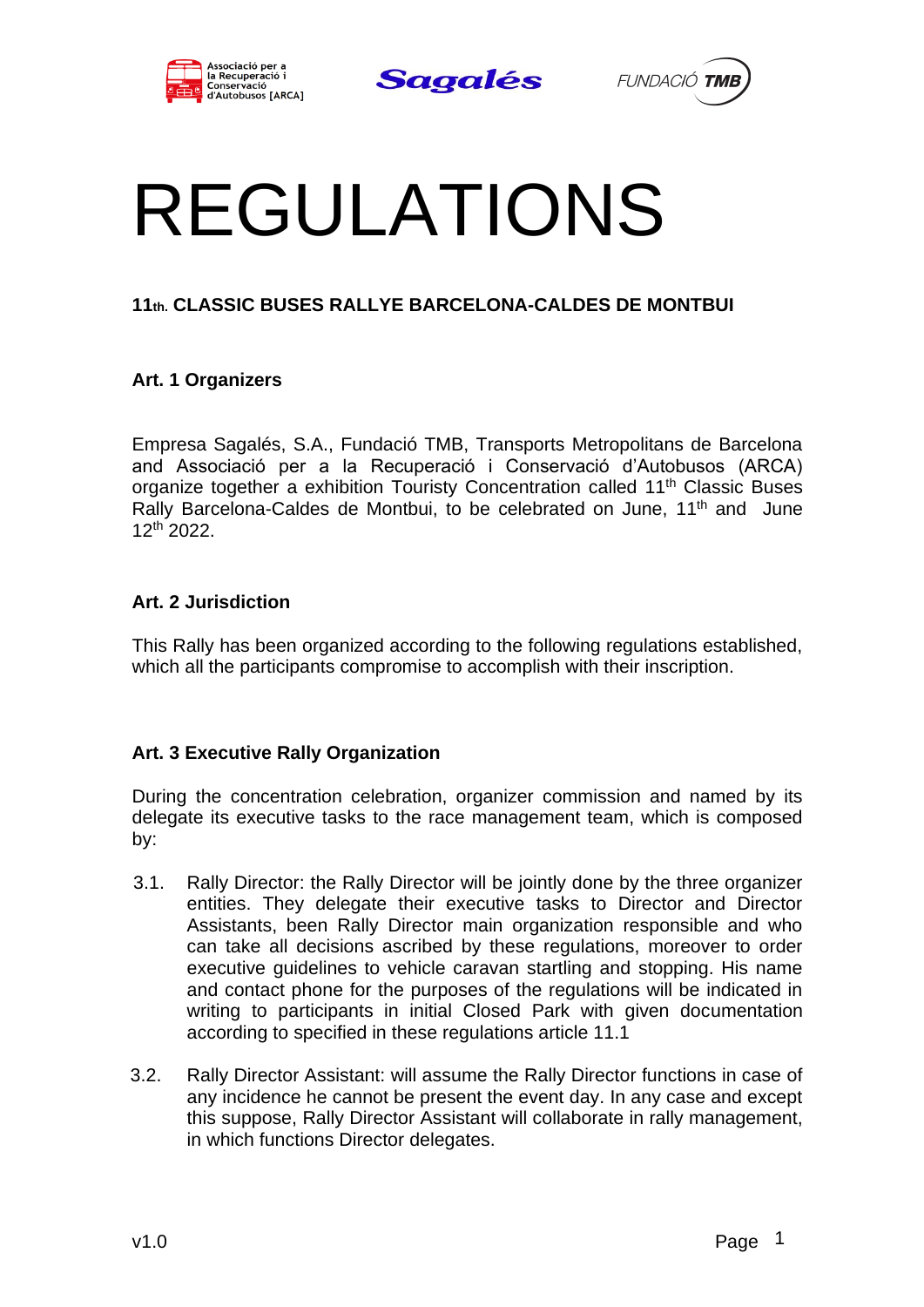





- 3.3. Safety Director: has as delegated tasks referred to safety matters, in which will advise to Rally Director.
- 3.4. Safety Director Assistant: will assume Safety Director functions in case of any incidence he cannot be present the event day. In any case and except this suppose, Safety Director Assistant shall be assigned tasks delegated by Safety Director.

For a correct event development and its ordination, will be disposed a Commissioners team, with two categories:

- 3.5. Inspection Commissioners: will handle the vehicles ordination, verification and control in initial closed park, according to specified in present regulations.
- 3.6. Commissioners: will handle the general correct event development and will transmit to participants the Rally Director orders and receipt at first instance the requests and questions to be solved from participants during the Rally.

Both Management team staff and commissioners team will be accredited with identifications easily identifiable by participants.

#### **Art. 4 Participants**

Should request the inscription those persons or entities who own buses or/and coaches (will be named generically as buses in these regulations all them) in good preservation conditions and accomplish the following characteristics:

4.1. Vehicle types:

The participant vehicles will be grouped according to following groups:

- a. Long nose: buses with ahead and out of passenger's area motor, built before December, 31st 2001
- b. Flat-front: buses with motor placed in passenger's area, built before December, 31<sup>st</sup> 2001

Nevertheless, the organization reserves the right to accept certain vehicles out of these determinants, if it's consider convenient for the good event development.

4.2. Requested documentation:

All the participants must to process their inscription request enclosing: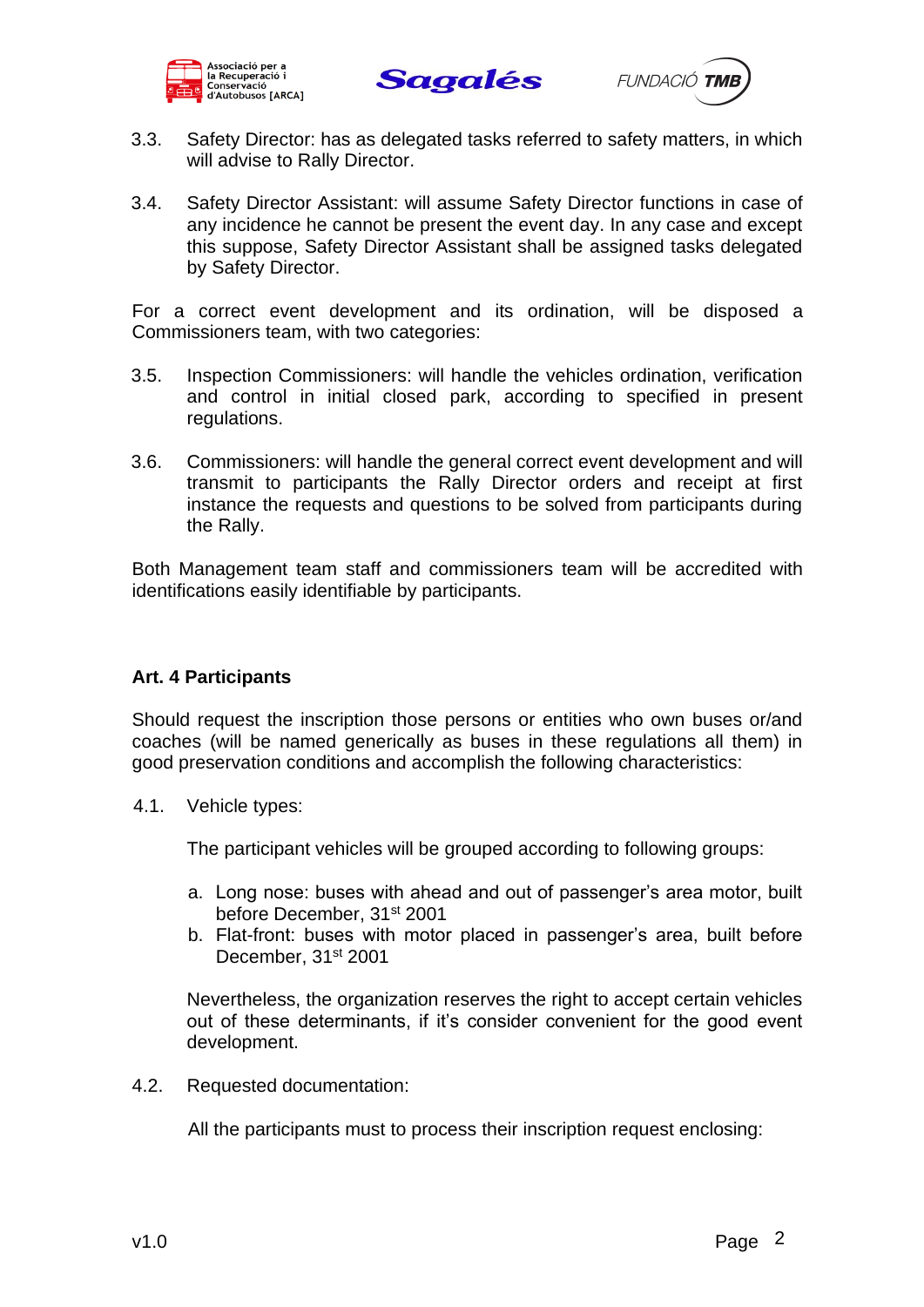





- a. Four vehicle's photos (front, right side, left side, back), standard format and actual
- b. Copy of technical sheet and vehicle circulation permission
- c. Copy of roadworthiness test and insurance into force
- d. Little vehicle's historic profile, if got (not mandatory)

Inscriptions won't be considered firm until the organization confirmation has been received.

4.3. Wardrobe:

It'll be highly appreciated if crew of each vehicle portray according to vehicle age.

It's strictly forbidden inappropriate or carnival wearing, or characterizing which ridicule entities or estates. Offender vehicles and occupancies will be automatically excluded of event.

4.4. Participation

Cause capacity of Closed Parks, the number of participant vehicles will be limited to this capacity, pending of be concrete at these regulations' publication.

4.5. Passage

Each vehicle could bring on board during the event the maximum passengers' number indicated in Technical Sheet and insurance of vehicle. In case of conflict, it'll be able to transport the minor quantity of them. Cause safety reasons, it's forbidden to transport passengers standing up. In any case, responsibilities over passengers belong to vehicle's owner and never to Rally organization.

#### **Art. 5 Event development**

All inscribed have arranged to collaborate and participate in all the celebrations that will take place during this day and stay inside the Closed Parks at commissaries' disposal. The journeys' schedule will start at 11:00 on June, 11<sup>th</sup> in initial Closed Park and take to 13:00 on June,  $12<sup>th</sup>$ , and will be indicated in invitation that will be sent enclosed to inscription acceptance confirmation.

The development of activities covered between initial Closed Park and Caldes de Montbui' arrival not considered in present regulations, whereas initial Closed Park location will be informed to participants few days before event celebration with program to the email address indicated in enrolment form.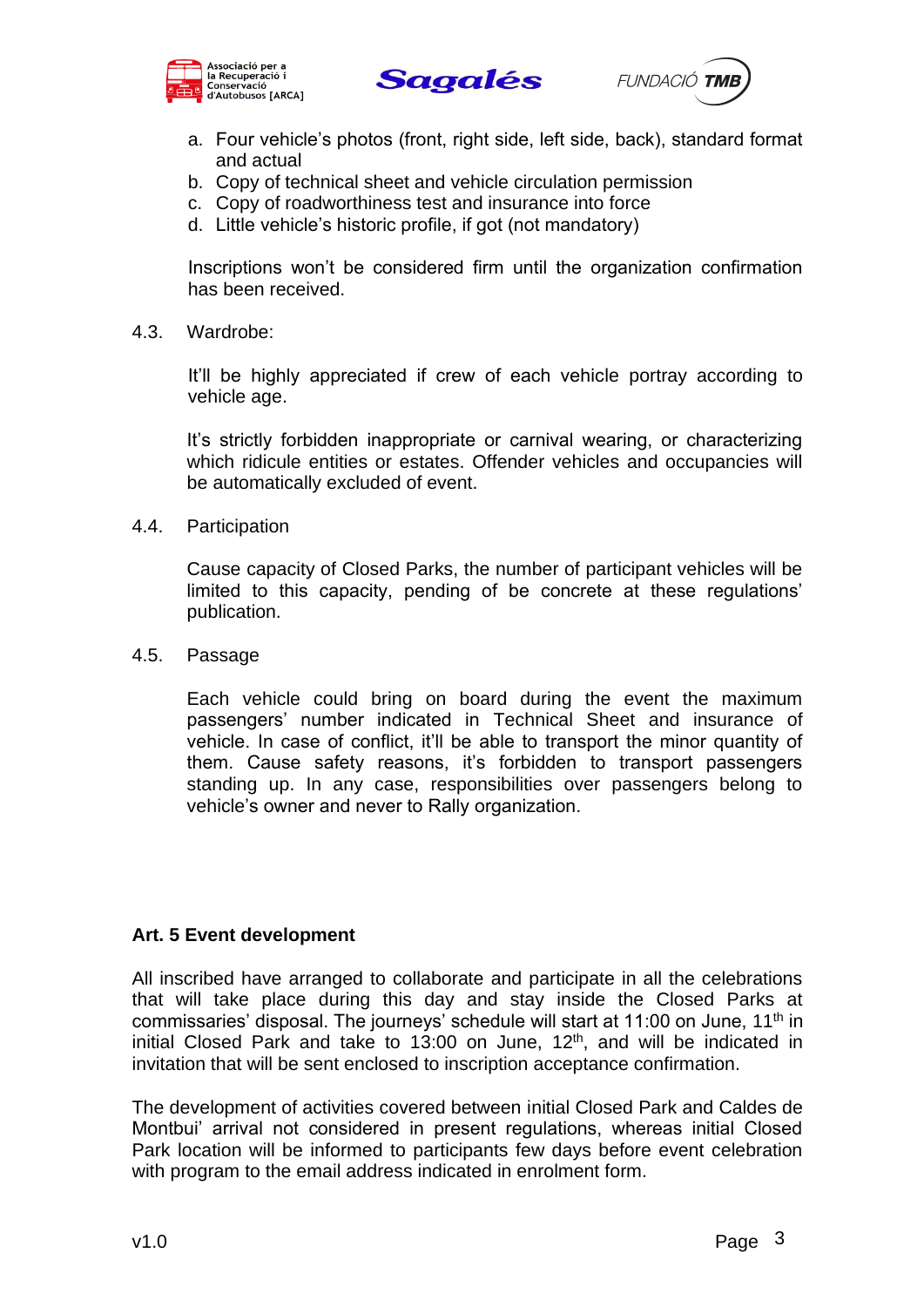





## **Art. 6 Circulation**

- 6.1 Regulation: the circulation will be done in caravan behind pilot car. Also, the participants force themselves to respect and accomplish the General Circulation Code norms and obey the received indications by local authorities (Local and Mossos Police Forces) and Rally commissaries.
- 6.2 Safety car: will be identified with number zero emblem. It's strictly forbidden exceed to safety car during the race. Failure to comply means the expulsion.
- 6.3 To pass other vehicles in urban area is strictly forbidden, except in case it's necessary to pass a breakdown vehicle what only can take place under indication of their crew and taking as much precaution measurements as possible regard to spectators.
- 6.4 Any breakdown what entail a impossibility to continue in caravan must to be communicated as soon as possible to Caravan Direction via mobile phone, who will take appropriate measures to collect affected vehicle to safe area.
- 6.5 Documentation: The necessary documentation to participate has been regulated in article 4.2 of present regulations. In any case, it must be brought vehicle original documentation or unabridged official attested copy.

#### **Art. 7 Towing and breakdown**

It'll be part of caravan towing cranes and broom buses what will care to help the vehicles in case of breakdown.

- 7.1 It's strictly forbidden the presence of tow trucks in Closed Parks and following the caravan, except which are appropriately authorized by Rally direction.
- 7.2 In principle, it's forbidden been in caravan towed by any truck.
- 7.3 In case of participant vehicle resting stopped cause breakdown along the route and in case of reparation, it must to try to return into caravan by its own resources, just advising Rally management by phone as soon as possible.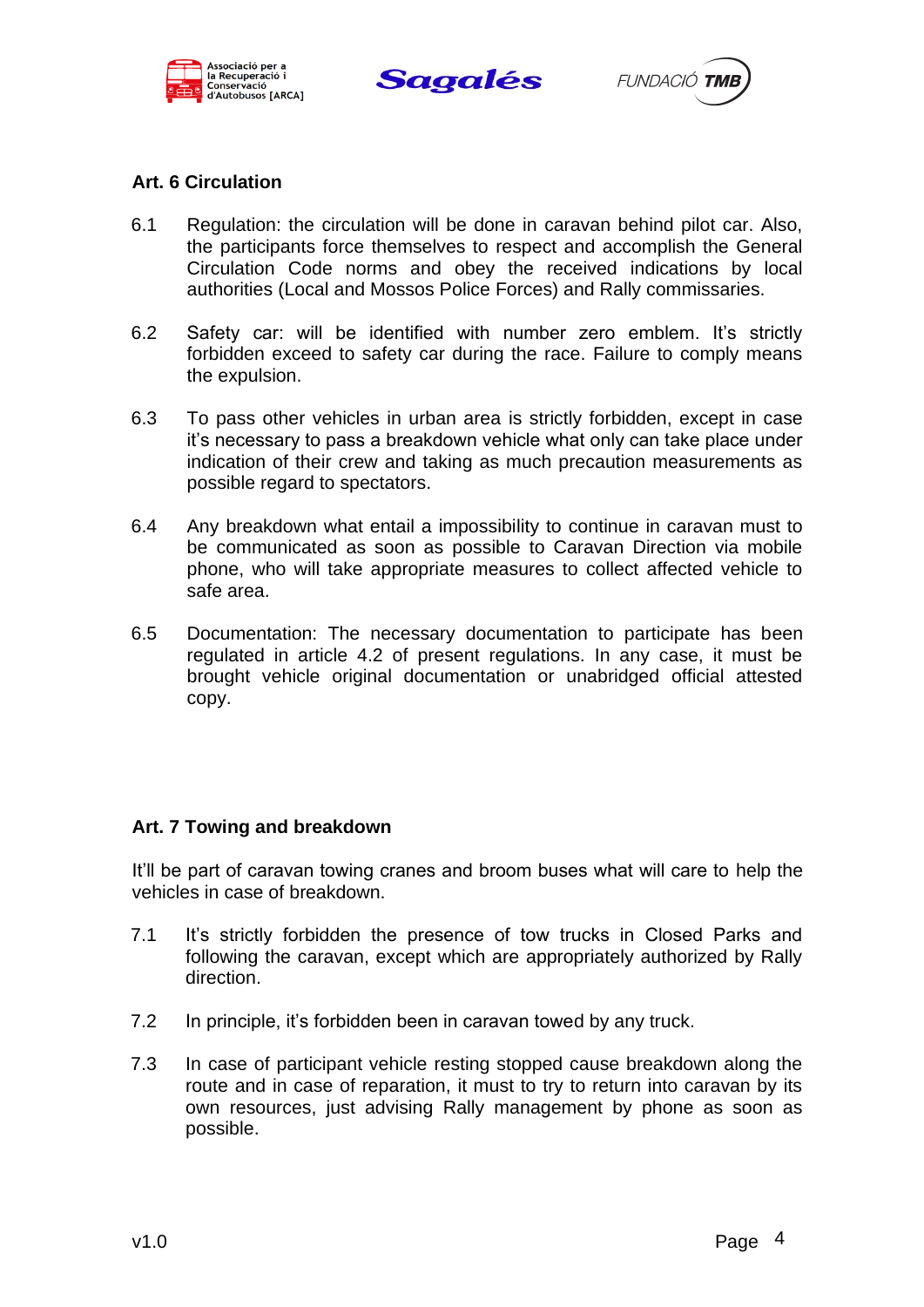





## **Art. 8 Enrolment**

8.1 It'll be only accepted any enrolment received enclosed with full documentation requested in force (check article 4.2 in these regulations), official enrolment form correctly fulfilled and signed in both sides and a copy of inscription fees payment receipt

These requests must to be presented via email to Rally Assistant, whose details are indicated in enrolment form.

- 8.2 Inscription fees and payment: has been regulated and specified in back side of enrolment form.
- 8.3 Closure and cancellations: has been regulated and specified in back side of enrolment form.
- 8.4 Acceptation: the enrolments must to be validated and accepted by Organizer Committee, who will communicate to participants via email to the address indicated in enrolment form before 4-6-2022 only if not accepted by this Committee. In this case will proceed to charge back inscription fees. The organization reserves the right to deny any enrolment request without indicate the cause.
- 8.5 Accesses: it'll be only authorized the entrance to any of the official acts by means of showing the corresponding ticket.
- 8.6 Passage: each participant will receive a number of access tickets in his vehicle equal to number of sits of its in accordance to indicated in article 4.5 of these regulations, been responsible of the accomplishment of specified and of correct passengers carriage in each moment. The vehicle access ticket is just to acceded to the bus.

#### **Art. 9 Participation receipt**

- 9.1 Tickets: each vehicle inscribed and accepted will receive two tickets for all the official Rally acts, during verification in Closed Park.
- 9.2 Each vehicle whom finishes the Rally will receive a Trophee, which will be delivered at the end of the lunch.

#### **Art. 10 Advertising**

It's strictly forbidden any advertising in vehicles and/or in participant clothes, except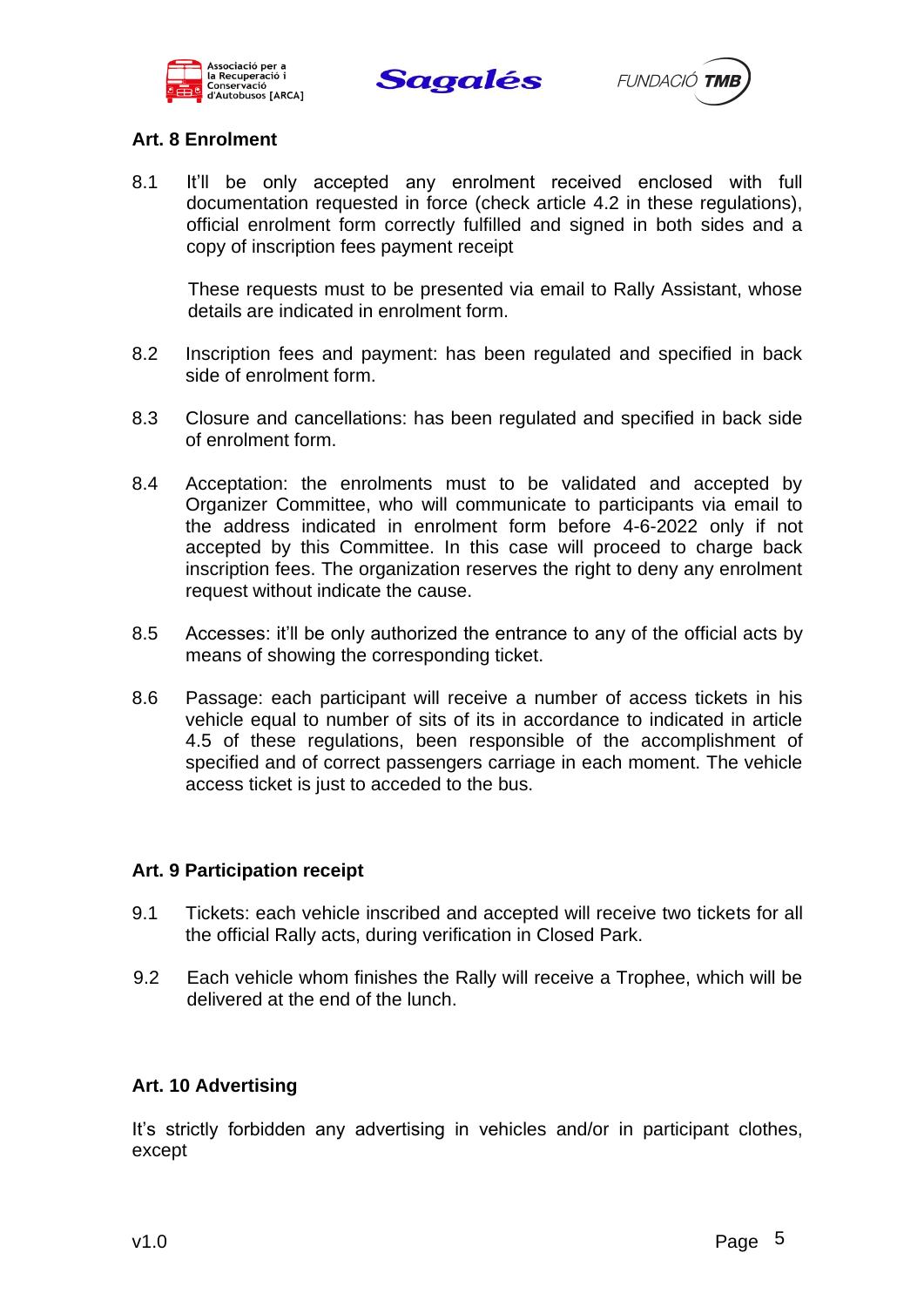





- The one corresponding to vehicle areas where in service age was destined to advertising
- The one delivered by the organization, whom must to be placed according to indications and is mandatory

#### **Art. 11 Verification and exhibition Closed Park:**

- 11.1 From June,  $11^{8h}$  2022 11:00 to 13:00, the drivers must to appear with their vehicles and original mandatory documentation in exit Closed Park, where will be delivered the personal credentials, passenger identification tickets, participant handbook and vehicle plates.
- 11.2 Participants and vehicles will remain to Organization disposal to participate in programmed acts and communicated in present Regulations. From 11:00 to 19:00 in June 11<sup>h</sup> 2022, commissioners will proceed to verification in initial Closed Park to check all the vehicles accomplish conditions to Rally participation and arrange the original mandatory documentation. The vehicles that doesn't present in verification at Closed Park will remain automatically excluded from Rally. Also will be excluded the ones that under supported commissioners' criteria doesn't satisfy minimal safety conditions for their participation.
- 11.3 At 08:00 in June,  $12<sup>th</sup>$  2022 will take place a briefing with participants. To not appears is punished with exclusion.
- 11.4 Vehicle retired: all the exposed vehicles in closed parks must to be retired according to Organization instructions.
- 11.5 Organization remains authorized to ban the exit to any vehicle which occupants don't accomplish indications in previous articles.
- 11.6 In cases considered in sections 11.2 and 11.5 of present regulations, won't be charged back inscription fees.
- 11.7 The aperture to vehicle access to public is facultative and under owner responsibility

#### **Art. 12 Insurances**

- 12.1 The participants must to dispose as minimal request by mandatory insurance disposed by actual Law
- 12.2 Responsibility: Participant, in his own name and their occupants, exclude of any responsibility to Caravan Organization in case of accident and renounce to present any claim against them.